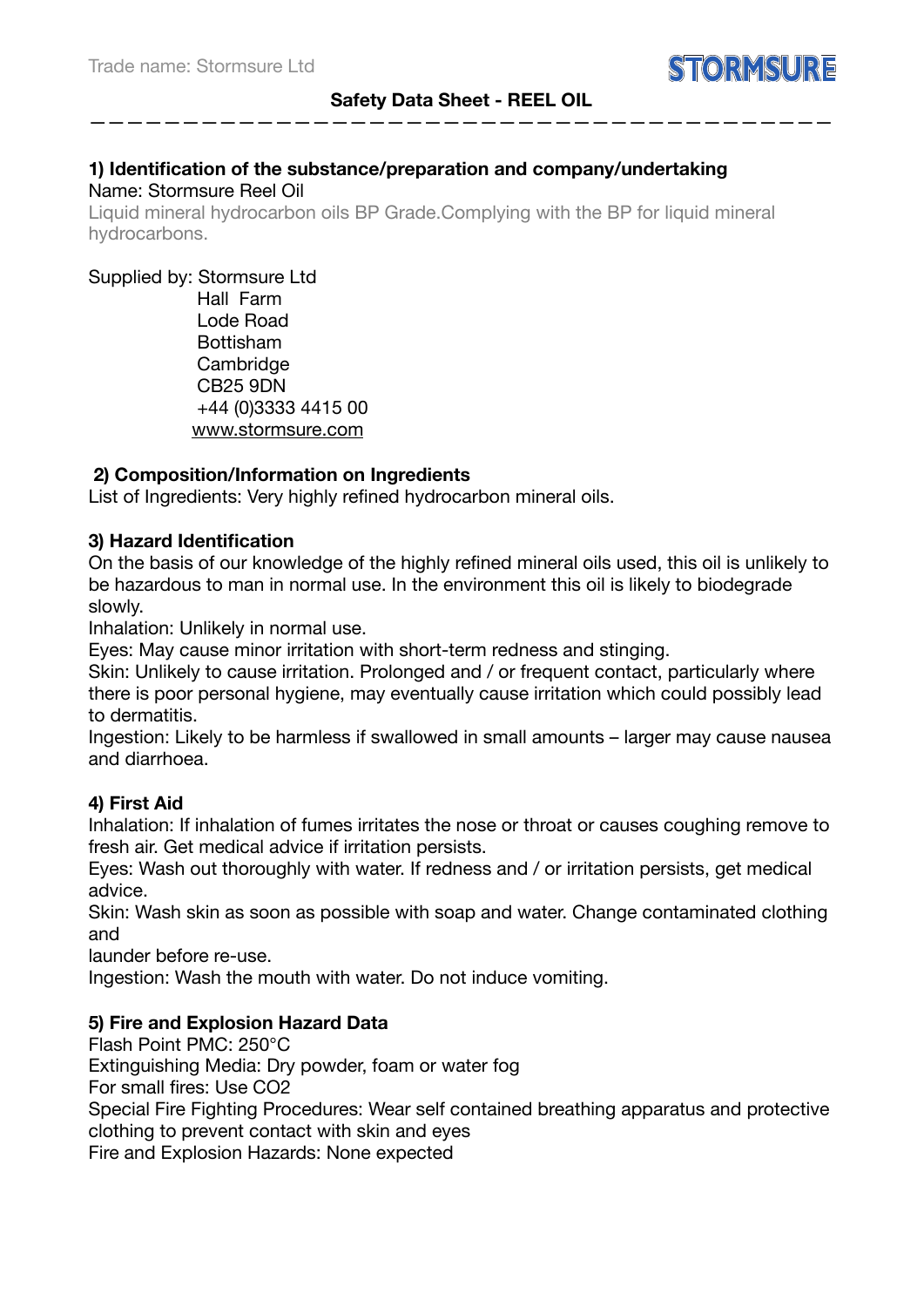# **Safety Data Sheet - REEL OIL**  ————————————————————————————————————————

# **6) Spill, Leak and Disposal Practises**

In case of spill: May cause slippery surfaces Contains spillage; do not wash spillage down drain. Absorb using absorbent clay, diatomaceous clay or other suitable absorbent.

# **7) Special Storage and Handling Precautions**

Storage: Drums should be stored on their sides on racks preferably under cover, out of direct sunlight. Store away from boilers and hot pipes.

Handling: Where there is likely to be prolonged and / or frequent contact, protective clothing should be

worn when handling this oil.

## **8) Exposure Control/Personal Protection Information**

Exposure Limits

Long term: 5mg/m3 is recommended

Short term: 10mg/ m3 is recommended

Eye Protection: Safety glasses, chemical goggles (if splashing possible).

Skin Protection: Where there is likely to be prolonged and / or frequent contact, protective clothing should be worn, including gloves (neoprene or nitrile rubber).

Respiratory Protection: Unlikely to be required in normal use.

Ventilation: Normal ventilation.

## **9) Physical Data**

Appearance: Water-white liquid Density at 15 °C: 0.866 Flash Point PMC °C: 250°C KV/40 °C: cSt 71 Saybolt Viscosity SUS @ 100 °F 356

## **10) Hazardous Decomposition products**

Oxides of carbon with incomplete combustion: Carbon Monoxide Materials to avoid: May react with strong oxidising materials

### **11) Toxicological Data**

Toxicology: The mineral oil components of this oil may be considered not to be essentially toxic in normal handling.

### **12) Ecological Information**

Although not toxic to vertebrates and invertebrates, likely to harm aquatic life as films formed on water may affect oxygen transfer and damage organisms. Expected to biodegrade slowly.

### **13) Disposal Considerations**

Disposal: Disposal by incineration or by methods approved by local authority

### **14) Transportation**

Designation: Non hazardous